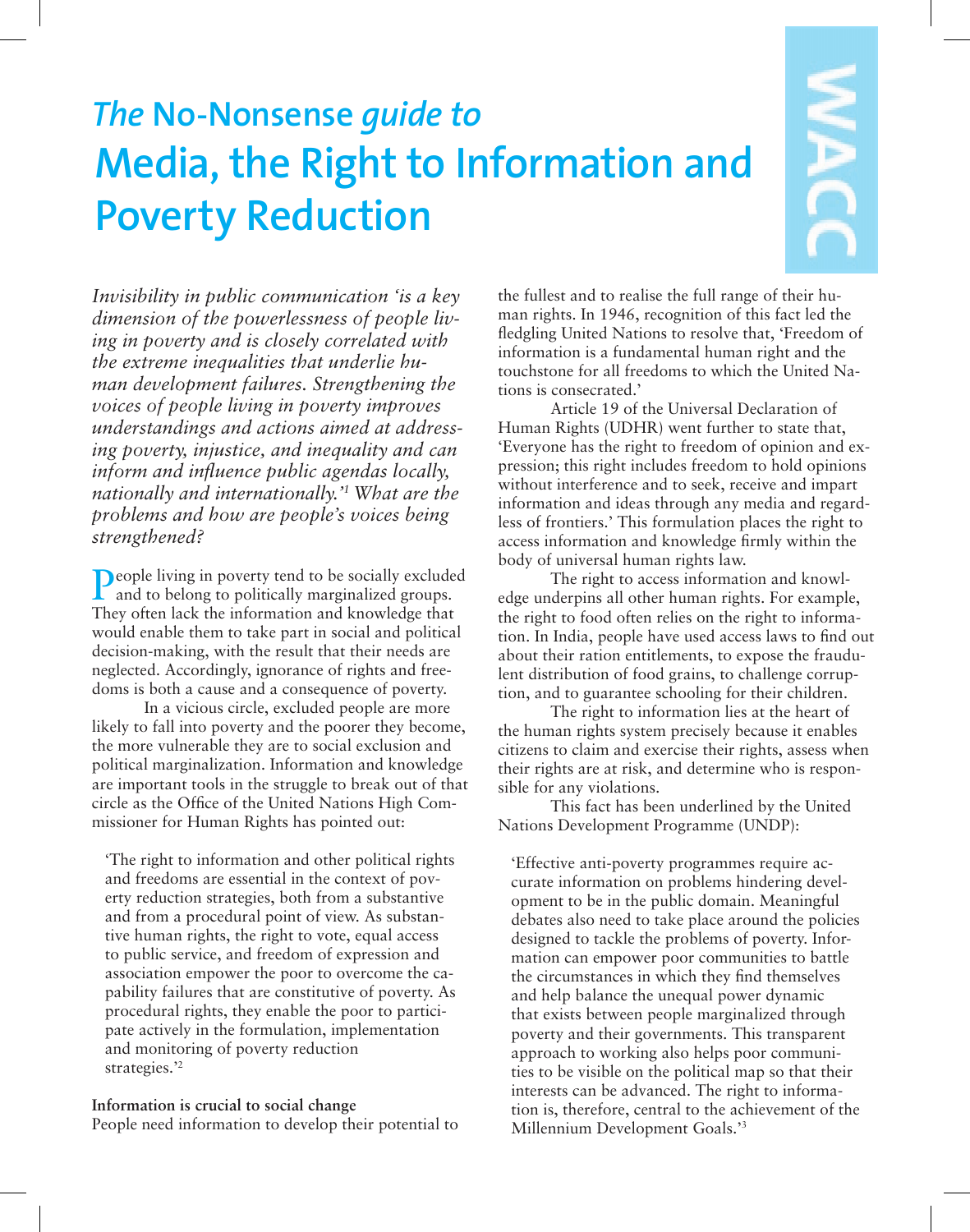

*Women taking part in an adult literacy programme at a remote village in West Bengal, India. This image by Sudipto Das, who works for The Times of India, was one of the photos commended in WACC's Photo Competition 2010. See http://www.waccglobal.org/component/content/article/2309:wacc-photo-competition-winnersannounced.html*

## **Gender and poverty issues**

When it comes to communication poverty, women are likely to be doubly disadvantaged. Poverty itself is 'gendered' because women and men experience poverty differently – and unequally – and they become poor through different, though related, processes. There is overwhelming evidence that women and girls are more disadvantaged than men and boys, both across societies and among the poor.

Women bear a disproportionate burden of the world's poverty. Statistics indicate that women are more likely than men to be poor and at risk of hunger because of the systematic discrimination they face in education, health care, employment and control of assets. Poverty implications are widespread for women, leaving many without even basic rights such as access to clean drinking water, sanitation, medical care and decent employment. Being poor can also mean they have little protection from violence and have no voice in decision-making.

The recent global financial crisis is likely to affect women particularly severely. In many developing countries where women work in export-led factories,

or in countries where migrant women workers are the backbone of service industries, women's jobs have taken the greatest hit. The International Labour Organization (ILO) estimates that the economic downturn led to 22 million more unemployed women in 2009, jeopardizing the gains made in the last few decades in women's empowerment.

In many countries, however, the impact goes far beyond the loss of formal jobs as the majority of women are concentrated in the informal sector, for example as petty traders and domestic workers in cities, and their numbers are not reflected in official (un)employment statistics. Economic policies and institutions to a significant extent still fail to adequately address gross gender inequities and inequalities, continuing to support gender-blind tax, budget systems and trade regimes. Gender-blind policy-making coupled with too few seats for women at the tables where economic decisions are made result in limited opportunities for women to influence policy.

Given that 'only 24% of the people heard or read about in print, radio and television news are female',<sup>4</sup> the perspectives of women continue to be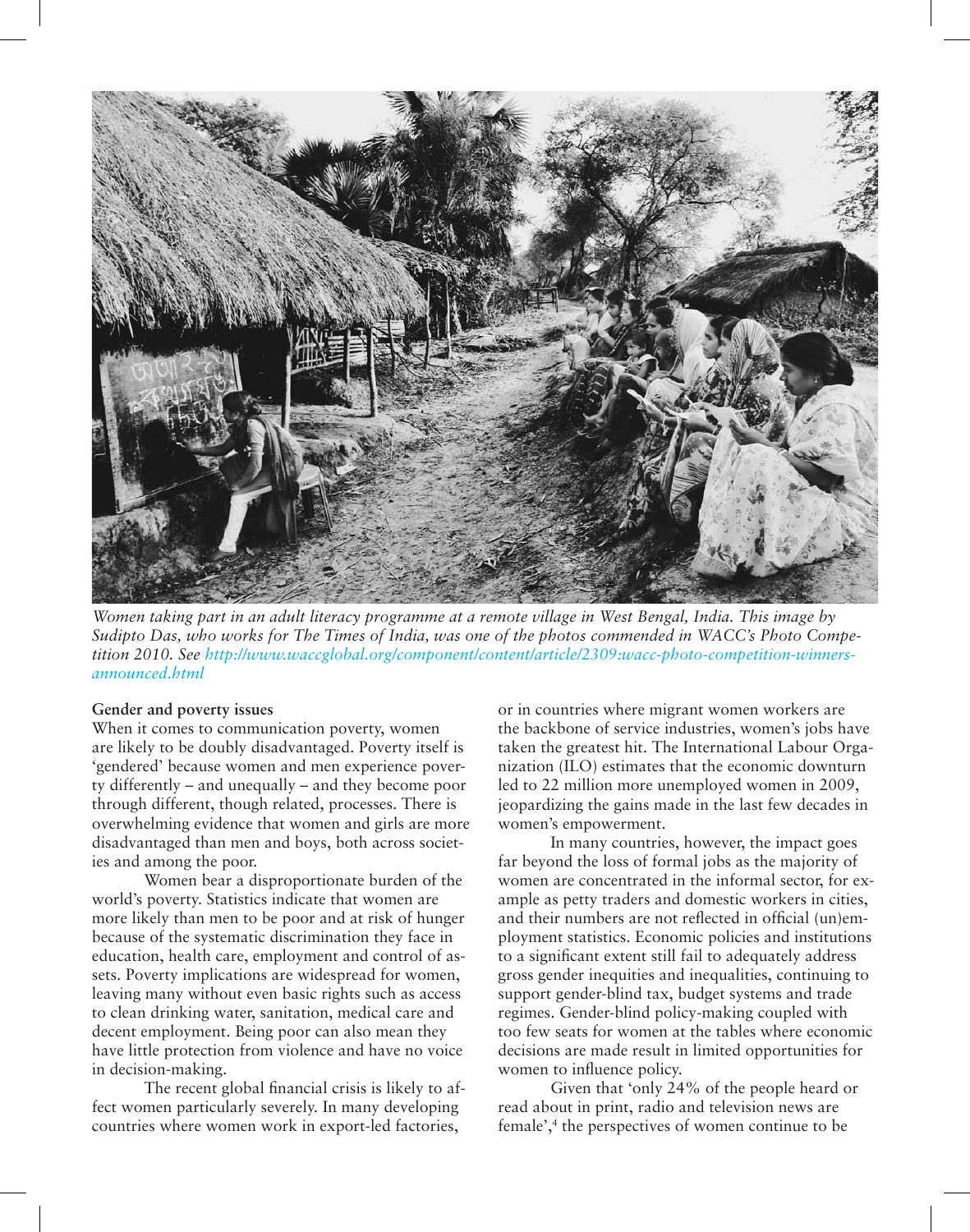ignored in crucial areas of development and social justice.

# **Role of mass media**

In an early effort to take seriously the issue of media coverage of poverty, the NGO Panos London – part of the worldwide Panos Network of independent institutes working to ensure that information is used effectively to foster debate, pluralism and democracy – pointed out that media leaders and media support organisations should:

- Exploit the opportunities for making stronger public interest coverage of issues relevant to poverty reduction an integral part of key media reporting interests (such as politics, business and economics, coverage of parliaments and budgets, governance, corruption, crime).
- Provide professional incentives and practical support for editors and journalists to undertake topical story research and develop the knowledge, critical skills and journalistic expertise needed to strengthen public interest coverage of issues relevant to poverty reduction.
- Take advantage of the increased range of actors and organisations producing information relevant to poverty reduction policy issues, encouraging journalists to diversify their information sources and contacts beyond state and government institutions and include civil society organisations at different levels, policy research bodies and parliamentarians.
- Work with governments, international donors and media support organisations to secure strategic support for stronger journalist training, as well as the financing of initiatives aimed at improving the quality of media content on key public policy issues such as poverty reduction.
- Work with editors to assess existing information and discuss their views of different public audiences' interests in coverage of issues of topical relevance to poverty reduction, where necessary considering specific public surveys and securing advice and resources from national and international support institutions.
- Consider and develop strategic policy proposals for the media, whether led from within the sector or as part of advocacy of stronger public policies on the media, pressing governments for appropriate independent regulatory frameworks and supportive media laws and reforms.
- Develop specific media development proposals relevant to public interest coverage of public policy issues such as poverty reduction, presenting them to governments, donors and outside media support organisations as they introduce initiatives and

# **A FEW SCANT FACTS**

- **• Almost half the world over 3 billion people — live on less than \$2.50 a day.**
- **• The GDP (Gross Domestic Product) of the 41 Heavily Indebted Poor Countries (567 million people) is less than the wealth of the world's 7 richest people combined.**
- **• Nearly a billion people entered the 21st century unable to read a book or sign their names.**
- **• Less than one per cent of what the world spent every year on weapons was needed to put every child into school by the year 2000 and yet it didn't happen.**
- **• 1 billion children live in poverty (1 in 2 children in the world). 640 million live without adequate shelter, 400 million have no access to safe water, 270 million have no access to health services.**
- **• 10.6 million died in 2003 beforethey reached the age of 5 (or roughly 29,000 children per day).**

**Source: http://www.globalissues.org/issue/2/ causes-of-poverty**

finance programmes aimed at stronger policies and practical support for the sector.<sup>5</sup>

# **Citizens' media can help**

In today's world, new information and communication technologies have become the basis of citizen participation. There are many forms of citizen-produced media (including blogs, vlogs, podcasts, digital storytelling, participatory video and much more) all of which can be distributed via television, radio, Internet, email, and mobile phones.

Citizens' media have blossomed with the advent of technological tools and systems that facilitate production and distribution of media. Of these technologies, none has advanced citizen media more than the Internet, which has enabled people to respond to the mass media's neglect of public interest, their partisan portrayal of news and world events, and the challenges posed by overt or covert censorship.

Sharing information and knowledge expands people's horizons, allowing them to make informed choices and strengthening their ability to demand their rights. Ensuring access to information and knowledge empowers poor people to tackle the deep inequalities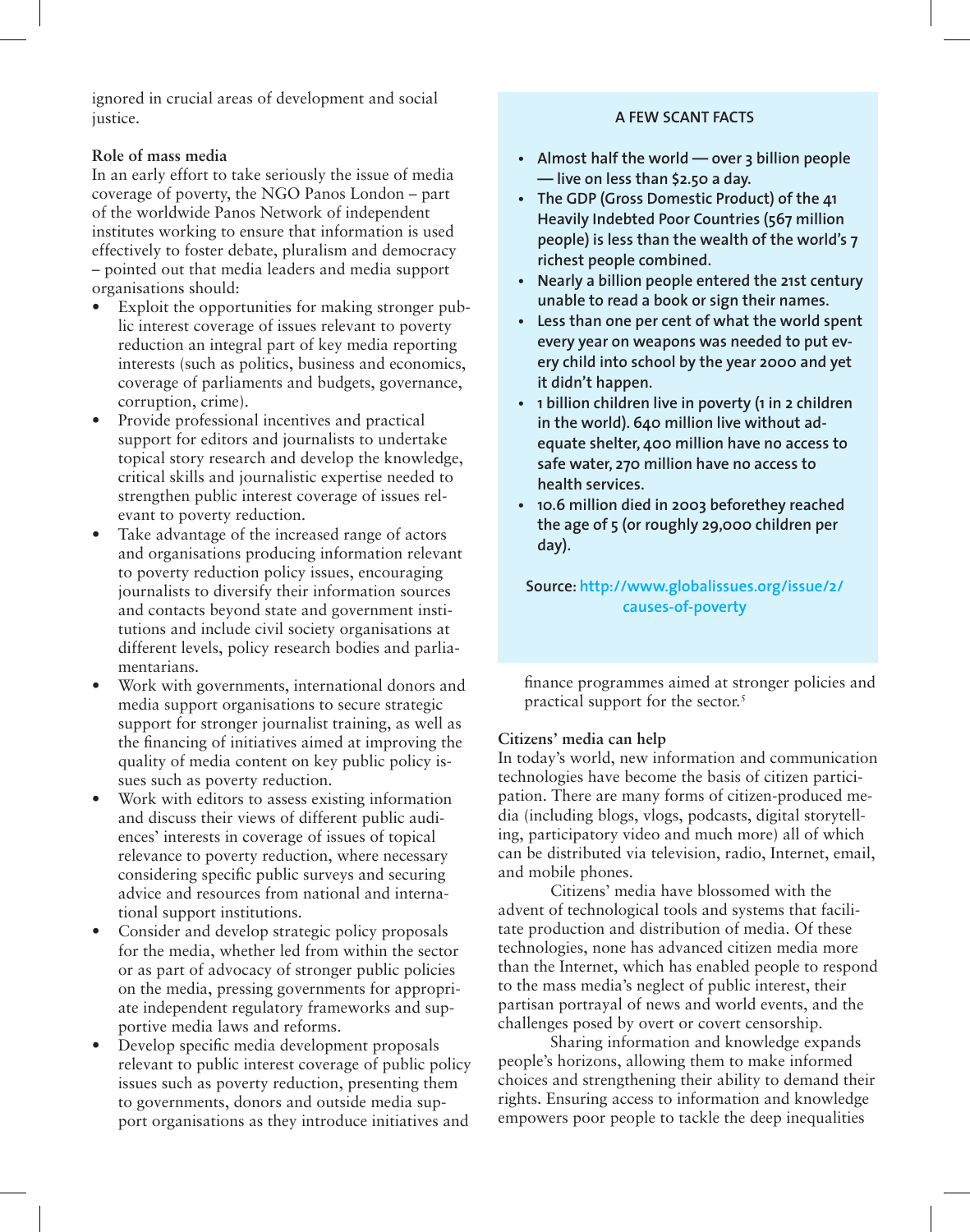of power and voice that entrench poverty around the world. Citizens' media can play a vital role.

As the editors of a recent issue of *Development in Practice* note:

'As longer-term processes of social and cultural construction, citizens' media are part of a process of redefining dominant norms and power relations that marginalise and exclude people. Through having the capacities, the ownership and control to manage their own media, people can reshape and create the social, cultural, and political spaces in which their voices find expression. This gives meaning and legitimacy to diverse expressions of citizenship, adding depth and value to formal mechanisms of voice and representation.'6

The World Association for Christian Communication (WACC) has long advocated recognizing and building on communication rights as integral to achieving social justice. The following examples from Mexico, Fiji, Argentina, and Egypt come from recent project partnerships under WACC's programme 'Communication and Poverty'.

#### **Ecological challenges in Mexico**

Since its creation in 1995, the NGO Asociación Ecológica Santo Tomás [http://www.aestomas.org] has used audiovisuals to advocate defence of natural resources in Mexico's south-east region. In particular it has been active in Chontalpa-Costa region and the state of Tabasco. The group received support from WACC to purchase equipment and materials to enable it to produce two documentaries on the environmental impact of oil digging in the region and of generating electricity. The real impact of these activities on local people – most of whom are poor – is hardly ever mentioned in Mexico's mainstream media.

Few citizenship communication and information initiatives exist in south-east Mexico, making the situation worse. In a relatively short span of time, Asociación Ecológica Santo Tomás has created an alternative space for information using audio and video media. The group now has a multimedia lab which allows it to open up discussion among citizens seeking to promote alternative solutions to their problems, solutions that benefit those living in poverty in the region rather than benefitting private interests.

#### **Linking up in Fiji**

Created in 1990 as a response to increasing religious and racial strife, poverty and unemployment in Fiji, the Ecumenical Centre for Research, Education and Advocacy [http://www.ecrea.org.fj] has been advocating for a just society in which the rights and dignity

**'Strategic communication is much more than merely informing citizens about Poverty Reduction Strategies (PRS). Rather, it is the active seeking of the perspectives and contributions of citizens so that they can help to shape policy.** 

**It also means ensuring that mechanisms are in place for a two-way flow of information and ideas between the government and the citizenry as well as making deliberate efforts to build consensus amongst stakeholders about the development strategy the nation wishes to pursue.**

**Done properly, strategic communication contributes to the effectiveness of PRS as follows:**

**• It creates open and inclusive national dialogue on policy options. This leads to greater and informed participation in policymaking by significant segments of the population. The result is increased support and commitment for the strategy that is agreed.**

**• It manages expectations. Rather than a revolution of unrealistic hopes it gives the people a balanced sense of what policy options can deliver. This helps governments.** 

**• It promotes transparency and accountability. Open and inclusive dialogue richly informed by a full airing of the facts helps citizens to hold governments to account. They can measure progress against promises more easily.**

**• It establishes and maintains momentum. This is because once vast multitudes are engaged in the process of working out the strategy to be pursued the energies of the nation are more easily unleashed; and once unleashed it is almost impossible to switch off.**

**• It creates or deepens a public culture of citizen– government dialogue. This is already evident in several PRS implementing countries, as this study affirms. Such a culture has enormous benefits all round for the development agenda.'**

**Source:** *With the Support of Multitudes: Using strategic communication to fight poverty through PRSPs,* **by Masud Mozammel and Sina Odugbemi. London: DFID (2005) p. 9.**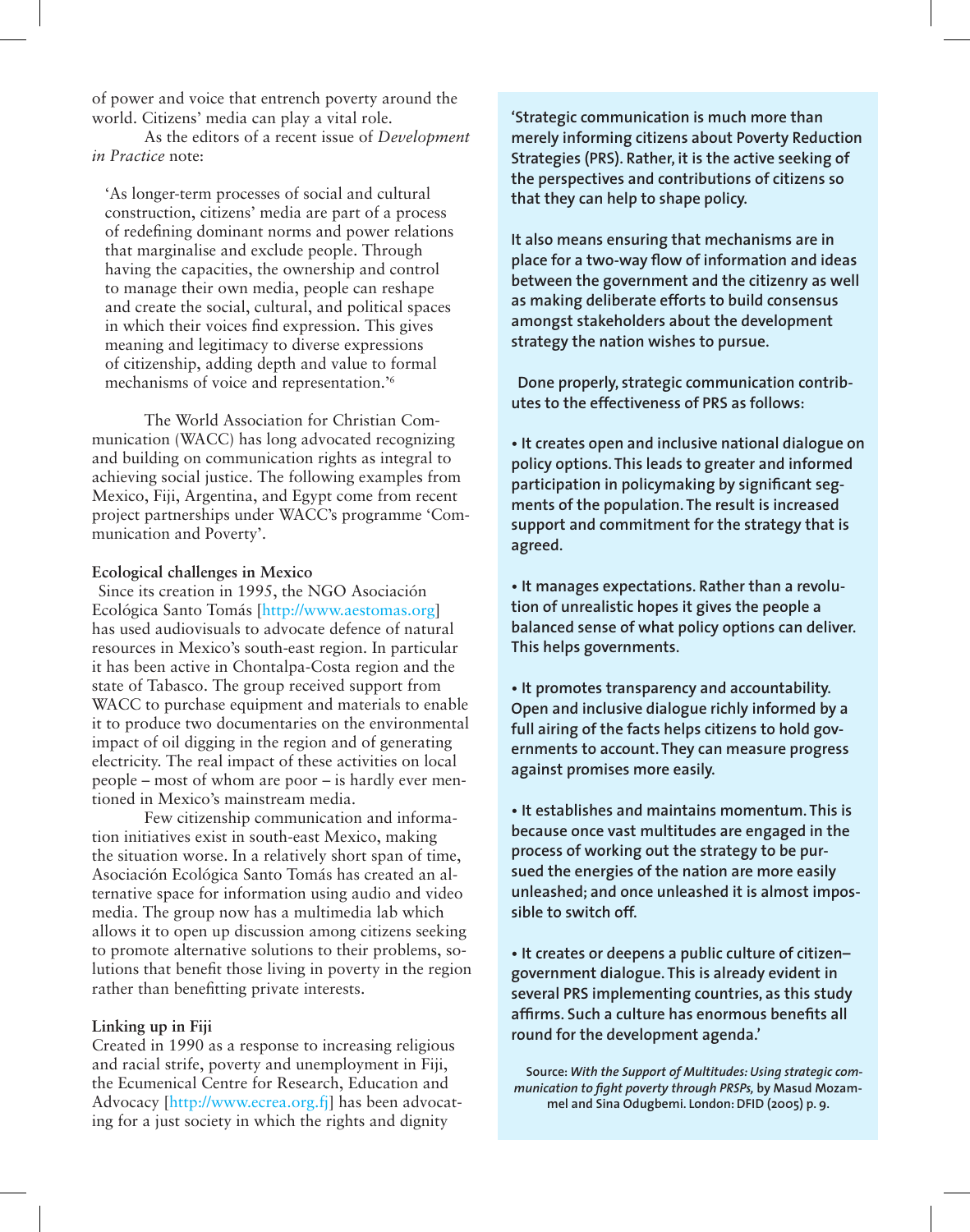of all are respected and protected. Increasingly one of ECREA's concerns has been the accessibility of new information and communication technologies to the people of Fiji, and in particular to people and communities living in poverty.

With WACC's support ECREA undertook a programme to provide training in and access to new technologies in rural and suburban areas as a way to support poverty alleviation efforts and community development. As a result, five rural communities are now connected to the People's Community Network, an organization formed by people living in informal settlements around Lami, Suva and Nausori. The different communities have discovered how they can link telecentres with their own needs and how telecentres can help communities address local issues and make their voices heard by service providers as well as government departments.

#### **Social mobilization in Argentina**

The grassroots social organisations in Argentina had the commitment and capacity to speak publicly about poverty and inequality in the country, yet they lacked tools in order to construct significant and relevant arguments as well as channels that allowed them to amplify their public presence. Social fragmentation following deep economic and political crises in the country demanded a common language and political discourse which facilitated the creation of networks of social actors able to give direction to these processes.

WACC partnered with the NGO Centro Nueva Tierra [http://www.nuevatierra.org.ar] to promote community social mobilization around issues of inequality and the distribution of wealth and to encourage better coverage (both in terms of quantity and quality) of poverty in the mass media. The project has helped to strengthen advocacy and participation in public policy-making which support and guarantee democracy, national development, redistribution of wealth and the exercise of citizens' rights.

## **Télécine International (TCI), Egypt**

In the Middle East/North Africa region, broadcast media have a significant impact even amongst the poorest of the poor and in areas with high levels of illiteracy, television and video are relevant tools for education. Télécine International [http://www.telecine.org] an NGO that produces television programmes with social messages targeting children, young people and families region produced two audiovisual education kits on issues of development in order to address poverty. *The Right to Liberty, a Voice* addressed participation and decision-making in the community, mobilizing for change, and creating networks and groups. *The Right to Equality* tackled gender issues and explored the link between gender and poverty while including issues related to domestic violence and sexual harassment.

A number of NGOs in Egypt are now making use of the audiovisuals as a way to start discussion among community and grassroots groups. The project also helped to break the silence around poverty and gender rights in a male dominant society and is a pioneer project in using 'edutainment'.

## **Citizens' media for development7**

Ordinarily, citizens' media projects tend to focus on one of a few common goals, like giving voice to marginalized people, or freedom of speech, or promoting government transparency. These are important goals, but they are more concerned with politics than development. Citizens' media can also benefit development projects as the following examples illustrate:

The Nomad Green project in Mongolia [http:// en.nomadgreen.org/] trains citizens to use social media to report on environmental issues using blogs, mapping, videos, and podcasts. Nomad Green now has dozen of authors writing about environmental issues in the country, and a map where citizens can report environmental problems. They also translate many of their articles into English, Chinese, and other languages – because environmental problems are shared across country borders.

In the Congo, the organization AIDS Rights Congo [http://aidsrightscongo.org/] uses social media like videos and blogs to document the stories of people affected by AIDS and then employs these materials as part of an effort to educate others about the disease and advocate for their rights.

In Medellin, Colombia, activists combined blogging workshops for youth with a public outreach program at their local libraries. The result is a project called HiperBarrio [http://hiperbarrio.org/] which combines library time with a programme that allows participants – many of whom come from poor neighbourhoods rife with violence – to blog about their lives.

The NGO Bosco Uganda [http://boscouganda. com/] believes that the Internet can provide a way to help communities recover from conflict. This project provides Internally Displaced Person camps in Northern Uganda with internet connections and training, using technology especially suited to such rural communities: solar-powered computers connected to longrange wireless networks.

## **Listening to the voices of the poor**

In its landmark report *Voices of the Poor: Crying Out for Change,* the World Bank used participatory and qualitative research methods to present 'very directly, through poor people's own voices, the realities of their